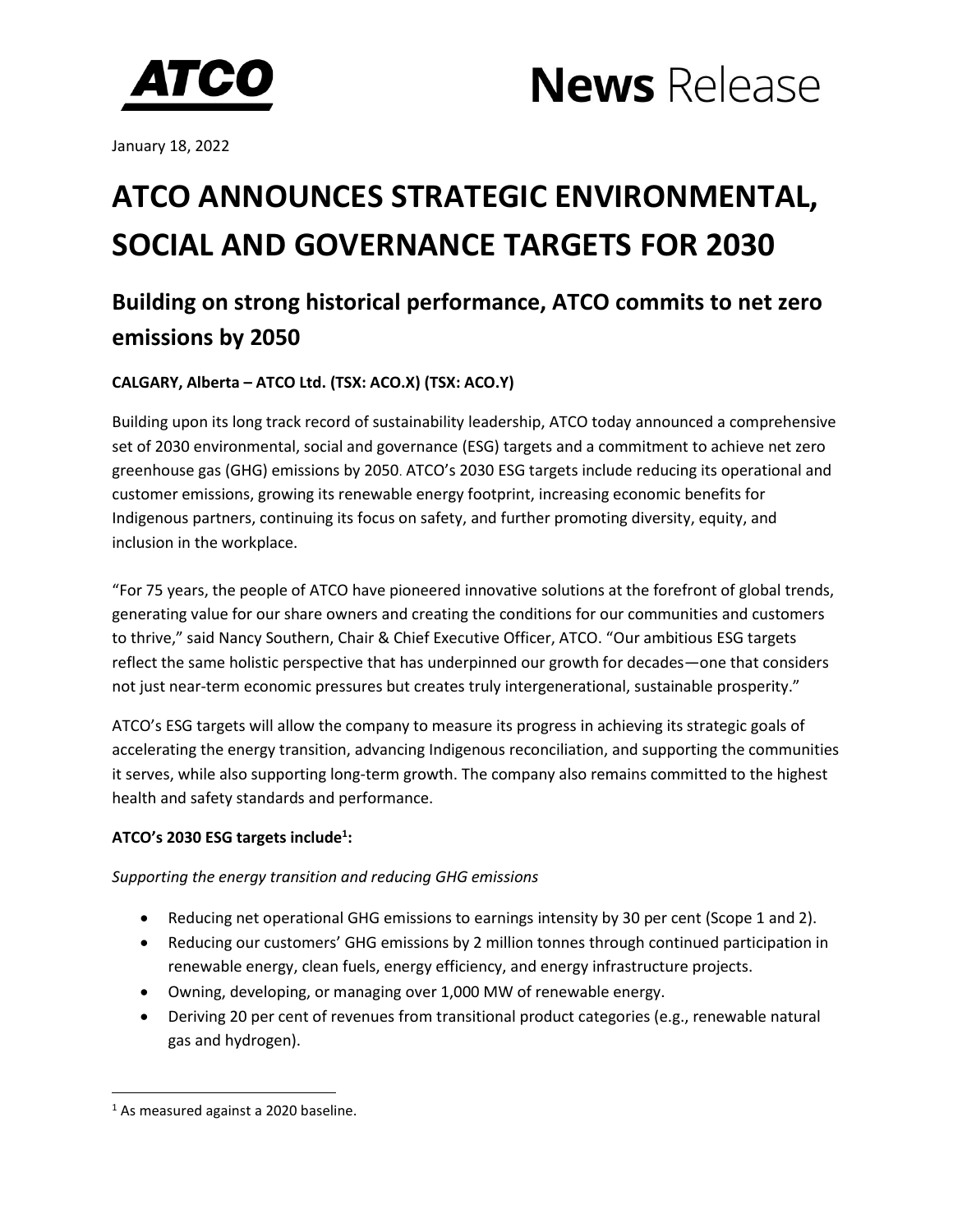

# **News** Release

#### *Promoting inclusive growth in our workforce and communities*

- Increasing net economic benefits to our Indigenous partners by 40 per cent. Net economic benefits to Indigenous partners capture unique benefits ranging from partnership earnings and Indigenous procurement to liaison work, fees and permits.
- Achieving and maintaining a minimum of 30 per cent female representation at the Board of Director and senior leadership levels.
- Achieving and maintaining a minimum of 25 per cent minority representation within the ATCO Group workforce.
- Maintaining leading health and safety practices and performance.

#### **ATCO's 2050 Commitment**

ATCO's 2050 net zero commitment builds upon the company's significant progress in recent years in decarbonizing its portfolio, including a 90 per cent reduction in operational GHG emissions from 2019 to 2020 realized primarily through the sale of Canadian Utilities' fossil fuel-based electricity generation portfolio as well as reductions in its retained assets. ATCO is actively pursuing several pathways to further reduce its operational emissions, as well as its customers' emissions, by accelerating the deployment and use of clean hydrogen, energy storage, renewable electricity, and energy efficiency technologies. In support of its net zero commitment, ATCO is also working with all levels of government to advocate for enabling policy and regulation, and to identify barriers that impede cost-effective, economy-wide decarbonization.

"Achieving net zero by 2050 is a societal challenge that no individual, business, or government can solve on its own. It will require unprecedented collaboration among all constituents, as well as an informed, pragmatic, and affordable roadmap from policymakers to unlock the necessary scale and pace of private sector investment and expertise," adds Southern. "With operations across the energy value chain, ATCO will be a leader in driving the energy transition towards cleaner fuels and electricity, without sacrificing the safety, reliability, and affordability of energy that our customers rely on."

ATCO continues to evaluate further ESG targets and conduct additional analysis with respect to the company's 2050 net zero commitment. Additional information and progress towards ATCO's ESG targets will be included in the company's annual Sustainability Report.

#### **ATCO's Commitment to Sustainability**

For ATCO, sustainability is more than an aspiration; it is interwoven into our strategy, our day-to-day operations, the products and services we provide, and the fabric of our people. It manifests across our family of companies in countless ways, both in how we conduct our day-to-day activities and in the contributions we make to society through both our operations and the community spirit of our people.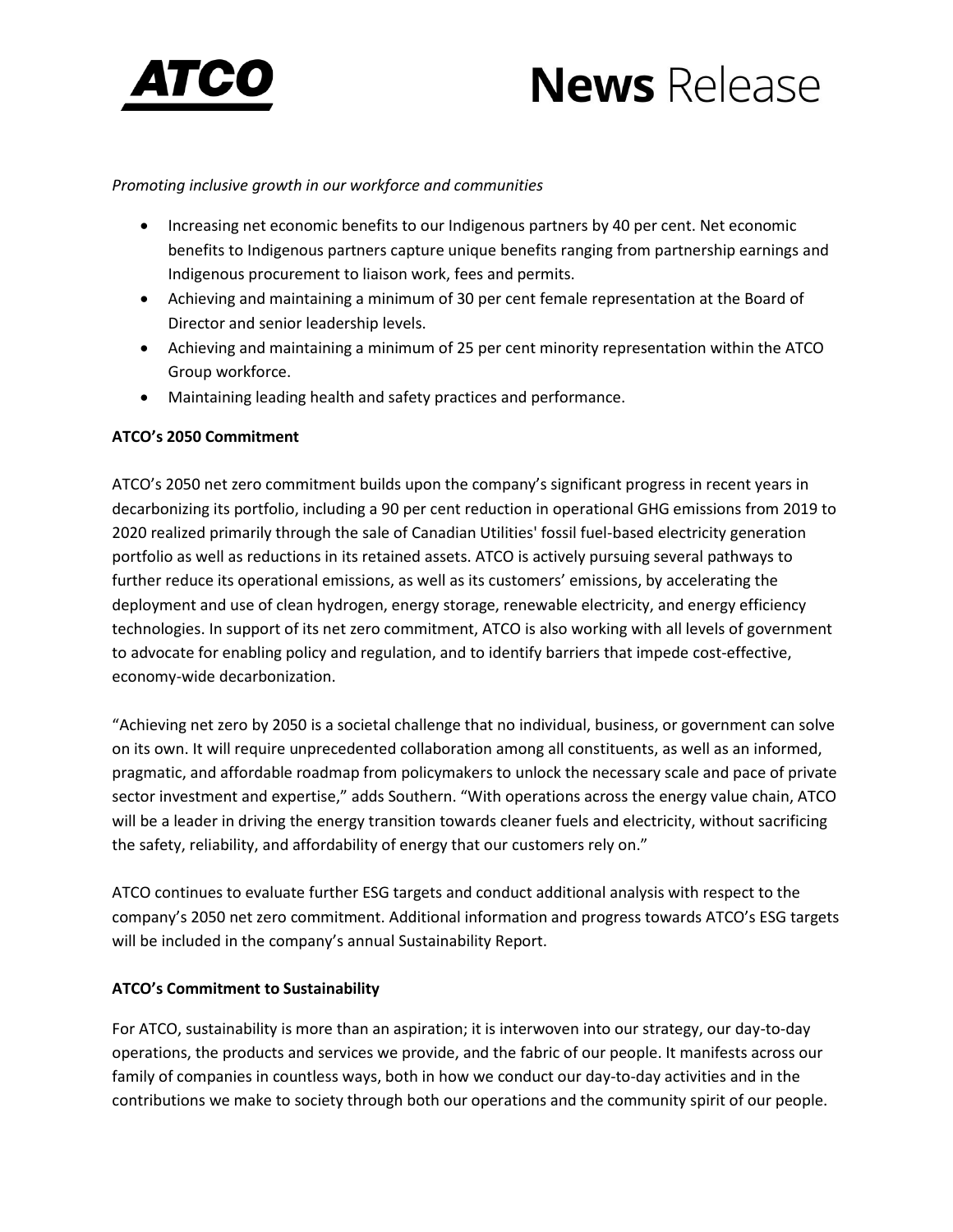

## **News** Release

Our enduring and holistic commitment is clearly reflected in our efforts to cost-effectively and reliably accelerate the energy transition; enhance our environmental performance and reduce our greenhouse gas emissions; champion the safety, inclusivity, and equity of our people, communities, and customers; foster Indigenous and community partnerships based on trust, equity and mutual respect; and ensure uninterrupted, resilient, and reliable access to essential products and services—anytime, anywhere.

To learn more about how ATCO delivers reliable, sustainability energy solutions, or to read our 2020 Sustainability Report, please click [here.](https://www.atco.com/en-ca/our-commitment/sustainability.html)

**With approximately 6,200 employees and assets of \$22 billion, ATCO is a diversified global corporation with investments in the essential services of Structures & Logistics (workforce and residential housing, innovative modular facilities, construction, site support services, workforce lodging services, facility operations and maintenance, defence operations services, and disaster and emergency management services); Utilities (electricity and natural gas transmission and distribution, and international electricity operations); Energy Infrastructure (electricity generation, energy storage and industrial water solutions); Retail Energy (electricity and natural gas retail sales); Transportation (ports and transportation logistics); and Commercial Real Estate. More information can be found at [www.ATCO.com.](http://www.atco.com/)**

#### **Investor Inquiries:**

Colin Jackson Senior Vice President, Finance, Treasury, Risk & Sustainability 403 808 2636 colin.jackson@atco.com

#### **Media Inquiries:**

Kurt Kadatz Senior Manager, Corporate Communications 587 228 4571 kurt.kadatz@atco.com

#### *Definitions*

*Scope 1 GHG emissions are direct GHG emissions from sources that are within the applicable reporting boundary for the reporting entity, such as, emissions from combustion in owned or controlled boilers, furnaces and vehicles.*

*Scope 2 GHG emissions are indirect GHG emissions from the generation of acquired and consumed electricity, steam, heat or cooling. Scope 2 emissions physically occur at the facility where electricity, steam, heat or cooling is generated.*

*Scope 3 GHG emissions are indirect GHG emissions not included in Scope 1 or Scope 2 that are a consequence of activities of ATCO but occur from sources not owned or controlled by ATCO.*

*Operational GHG Emissions are Scope 1 and Scope 2 GHG emissions from operations.*

*Net Zero GHG Emissions cover ATCO's entire value chain emissions, including Scope 1, Scope 2, and Scope 3 GHG emissions.* 

#### *Forward-Looking Information:*

*Certain statements contained in this news release constitute forward-looking information. Forward-looking information is often, but not always, identified by the use of words such as "anticipate", "plan", "estimate", "expect", "may", "will", "intend", "should", "goals", "targets", "strategy", "future", and similar expressions. In particular, forward-looking information in this news release includes, but is not limited to, references to*